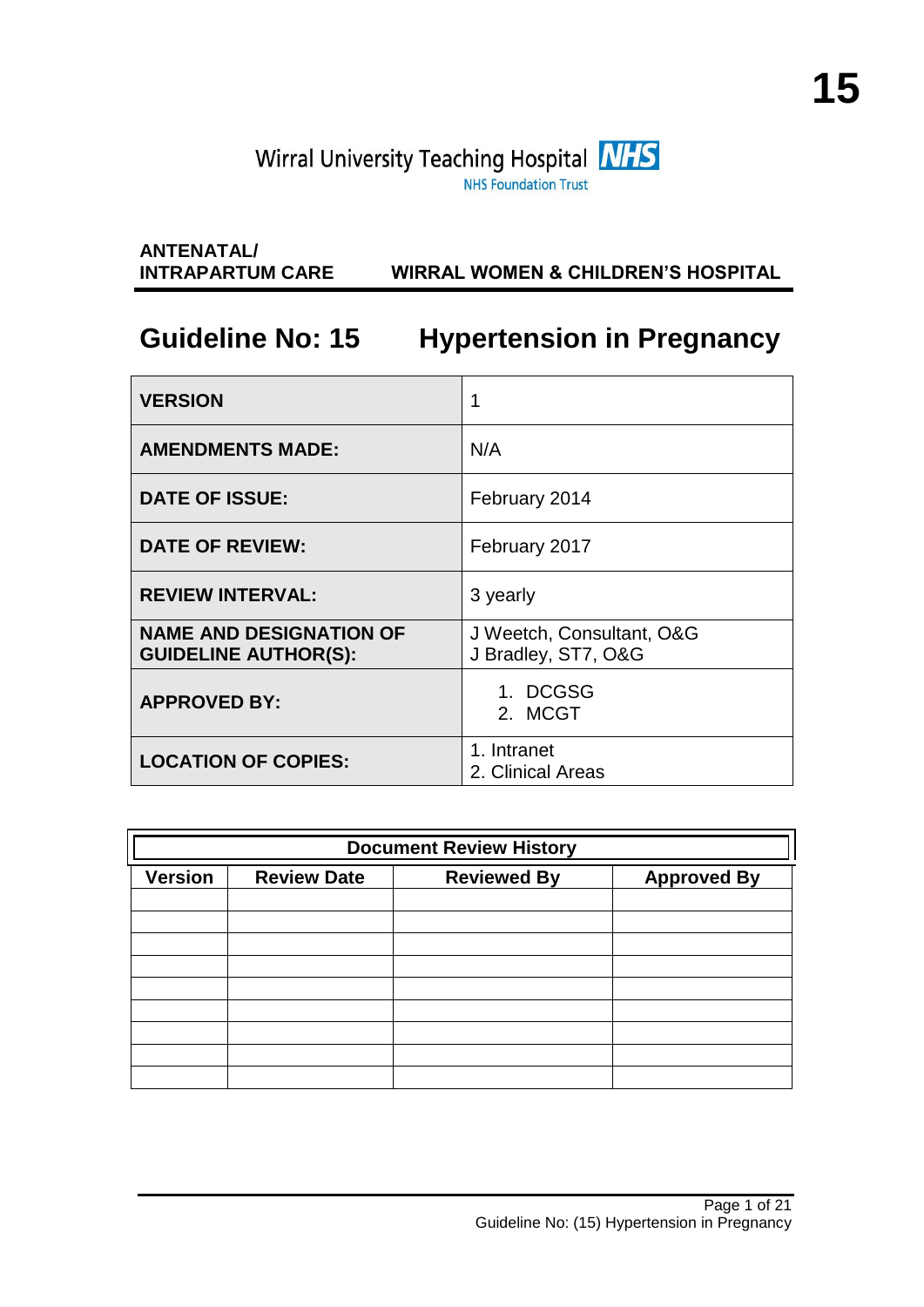# **ANTENATAL/<br>INTRAPARTUM CARE**

# **INTRAL WOMEN & CHILDREN'S HOSPITAL**

#### **CONTENTS**

| Quick Reference Guide - Reducing the Risk of Pre-Eclampsia  3                |  |
|------------------------------------------------------------------------------|--|
|                                                                              |  |
|                                                                              |  |
|                                                                              |  |
| 1.0                                                                          |  |
| 2.0                                                                          |  |
| 2.1 Reducing the Risk of Hypertensive Disorders in Pregnancy 10              |  |
|                                                                              |  |
|                                                                              |  |
| 2.2 Management of Pregnancy with Chronic Hypertension  11                    |  |
|                                                                              |  |
|                                                                              |  |
|                                                                              |  |
| 2.2.4 Postnatal monitoring, investigation and treatment  12                  |  |
| 2.3 Management of Pregnancy with Gestational Hypertension  12                |  |
| 2.3.1                                                                        |  |
|                                                                              |  |
| 2.3.3 Postnatal investigation, monitoring and treatment  14                  |  |
|                                                                              |  |
| 2.4.1 Assessment of Proteinuria in Hypertensive Disorders of Pregnancy  15   |  |
|                                                                              |  |
|                                                                              |  |
| 2.4.4 Postnatal investigation, monitoring and treatment (including after  16 |  |
|                                                                              |  |
|                                                                              |  |
| 2.4.4.2                                                                      |  |
| 2.5                                                                          |  |
| 2.5.1                                                                        |  |
| 2.5.2                                                                        |  |
| Severe gestational hypertension or pre-eclampsia 19<br>2.5.3                 |  |
| 2.5.4                                                                        |  |
|                                                                              |  |
| 3.0                                                                          |  |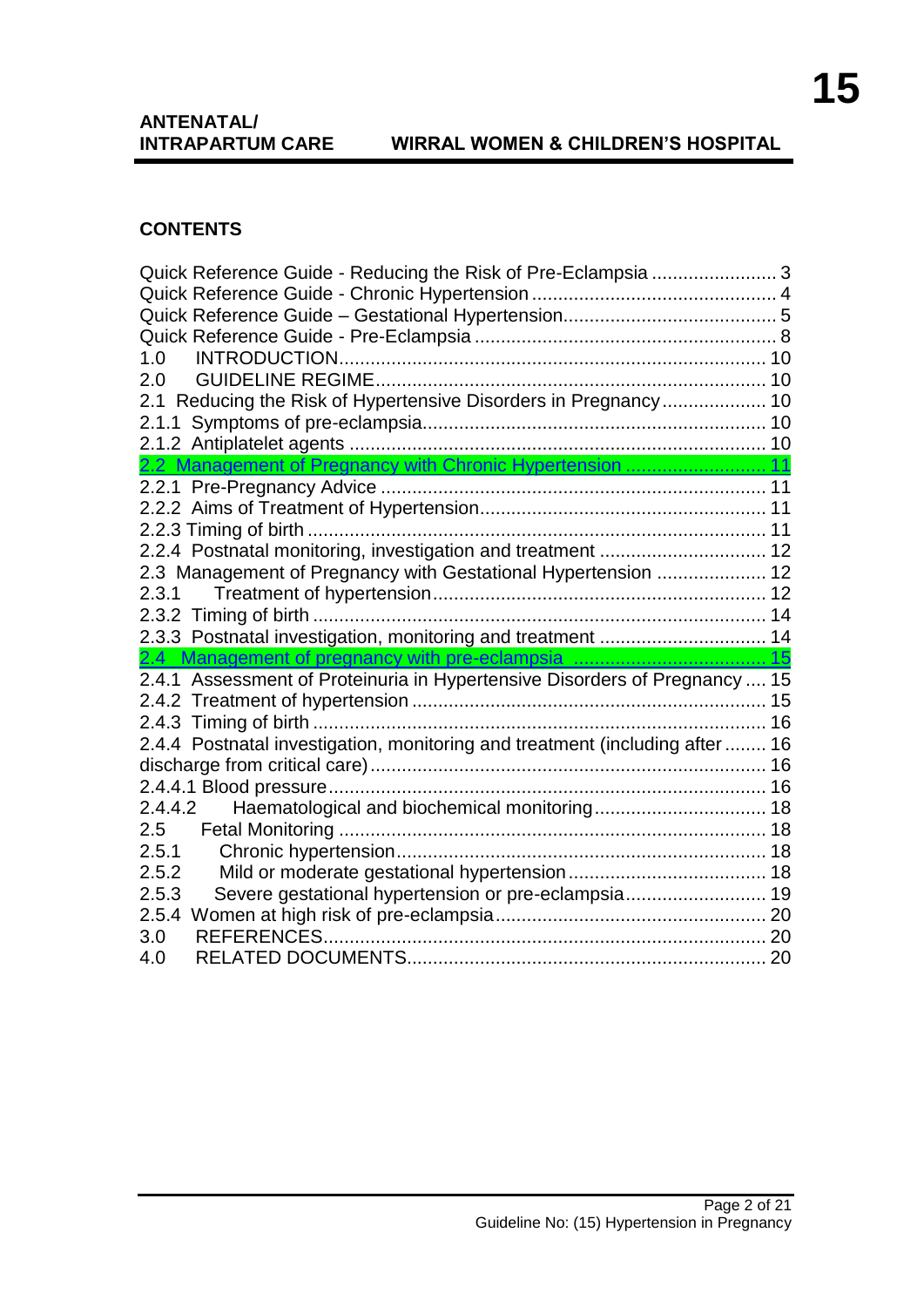# **ANTENATAL/**

#### **INTRAPARTUM CARE WIRRAL WOMEN & CHILDREN'S HOSPITAL**

# <span id="page-2-0"></span>**Quick Reference Guide - Reducing the Risk of Pre-Eclampsia**

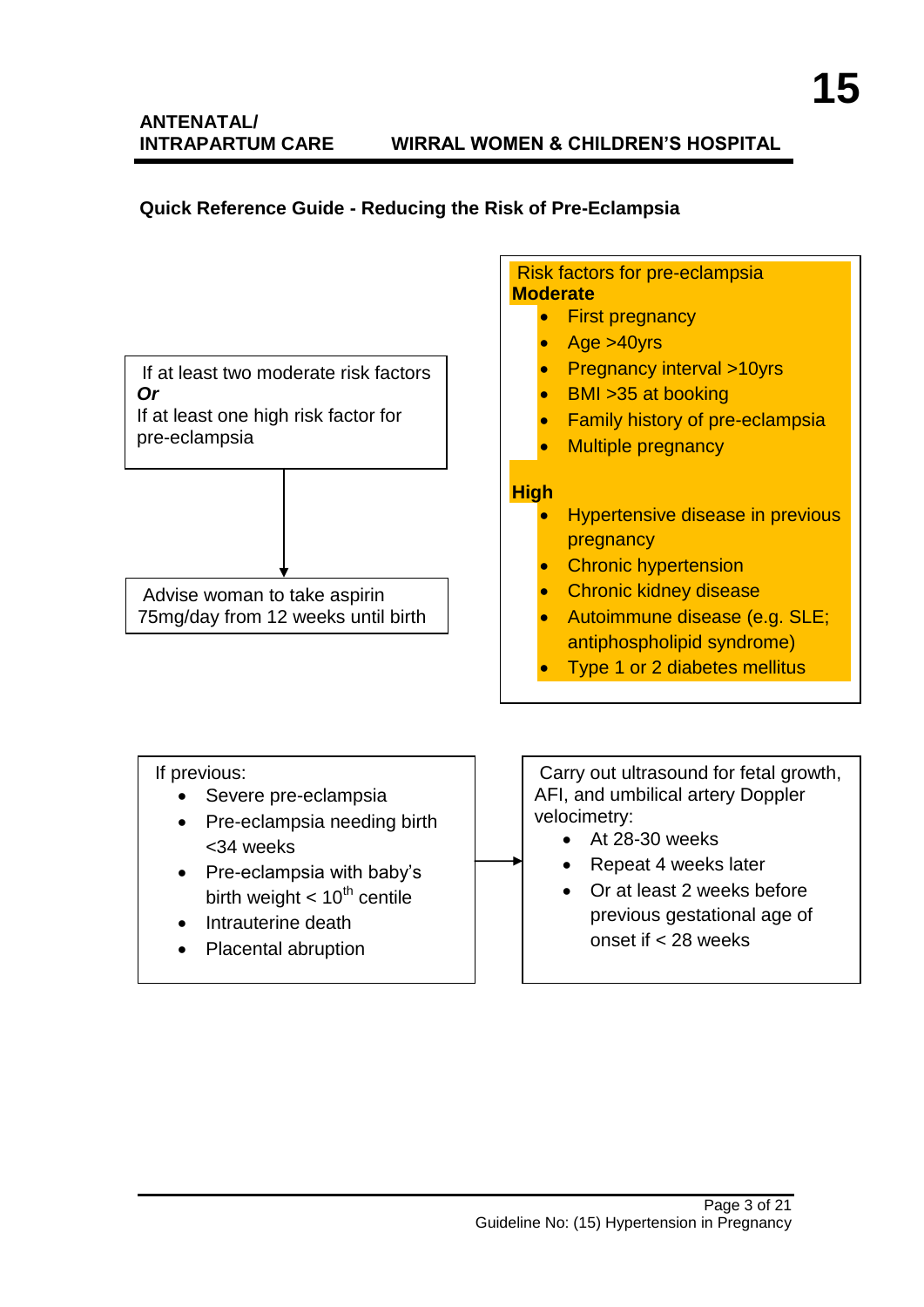#### <span id="page-3-0"></span>**Quick Reference Guide - Chronic Hypertension**

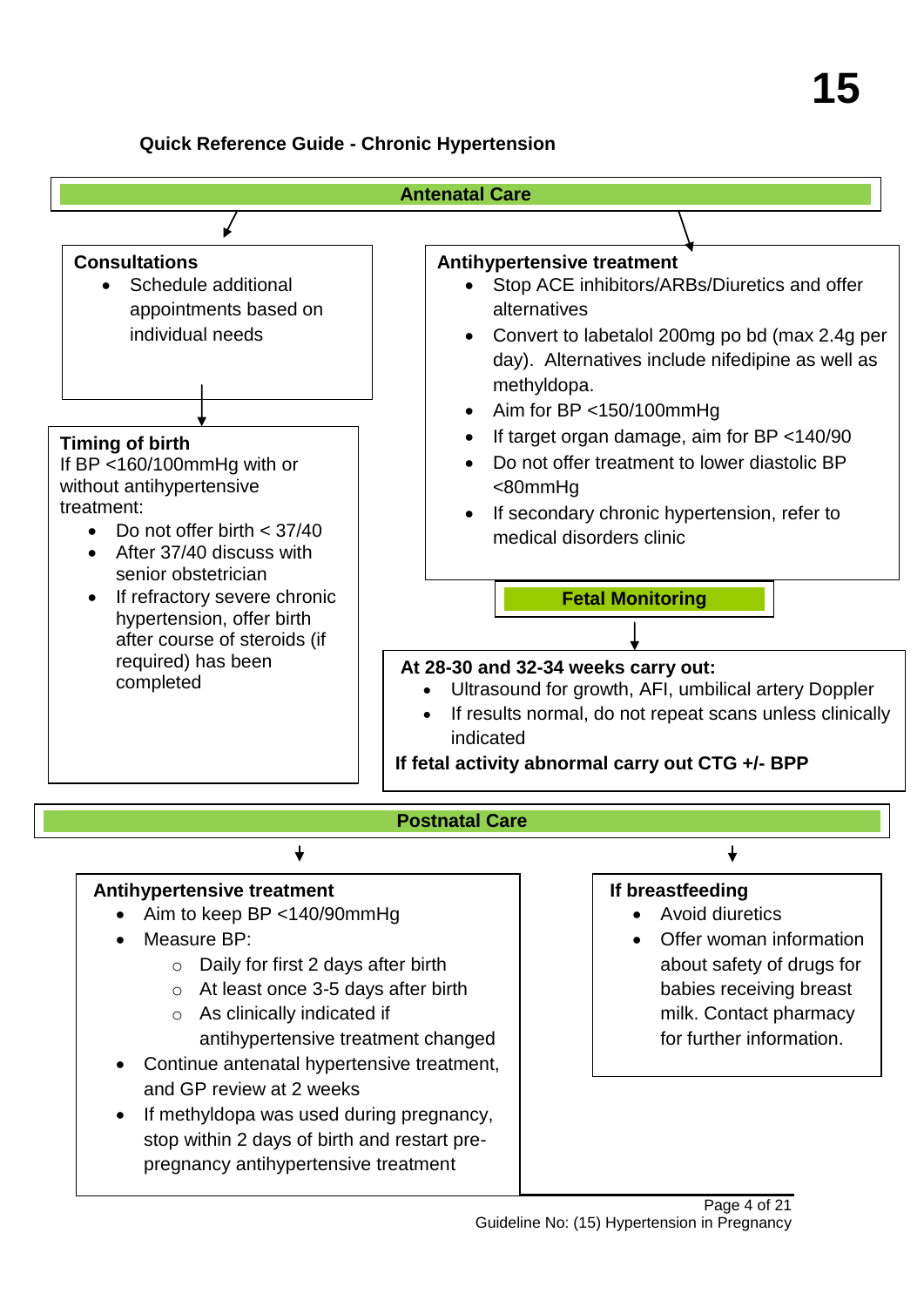#### <span id="page-4-0"></span>**Quick Reference Guide – Gestational Hypertension**

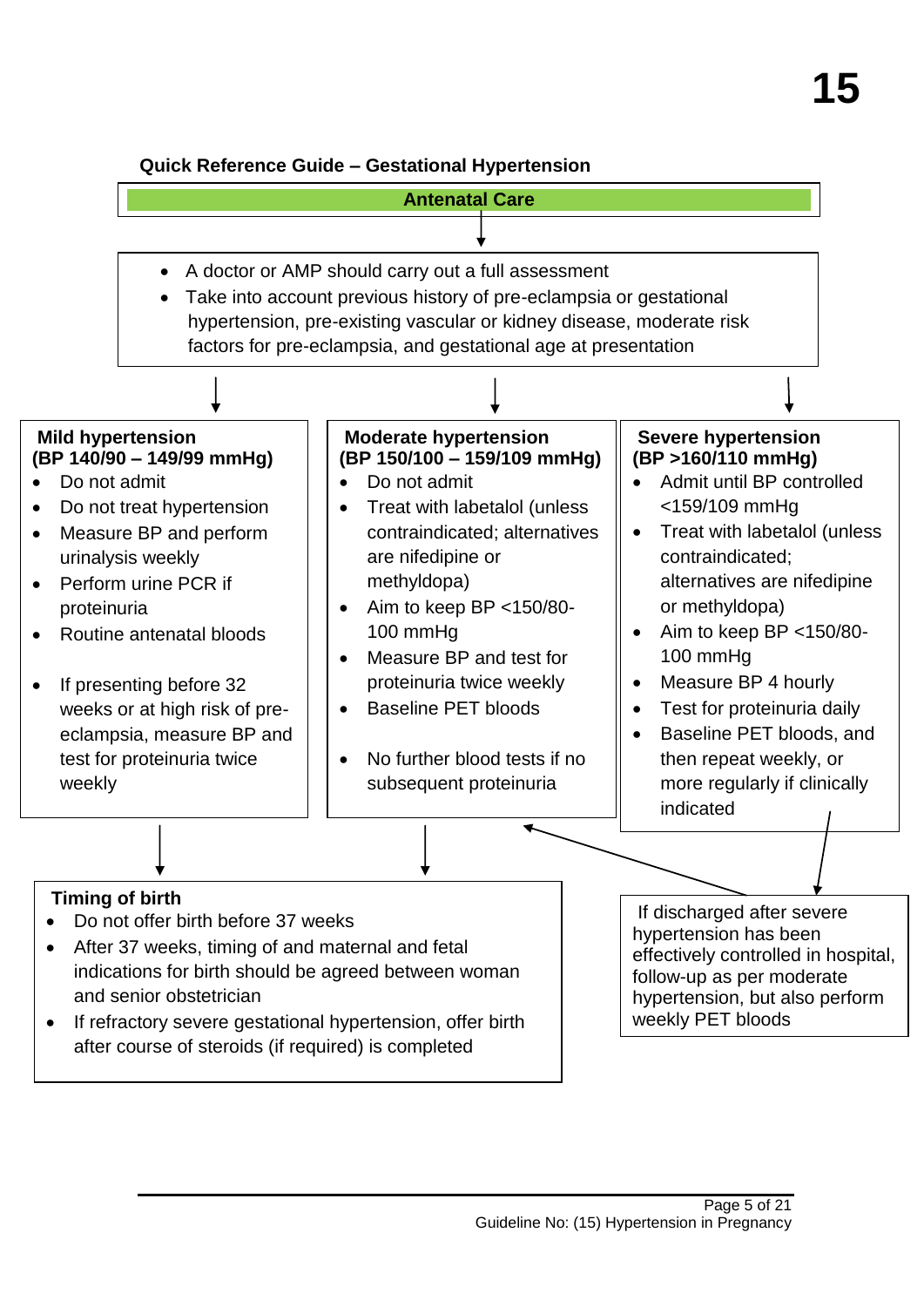# **Gestational Hypertension (Continued)**

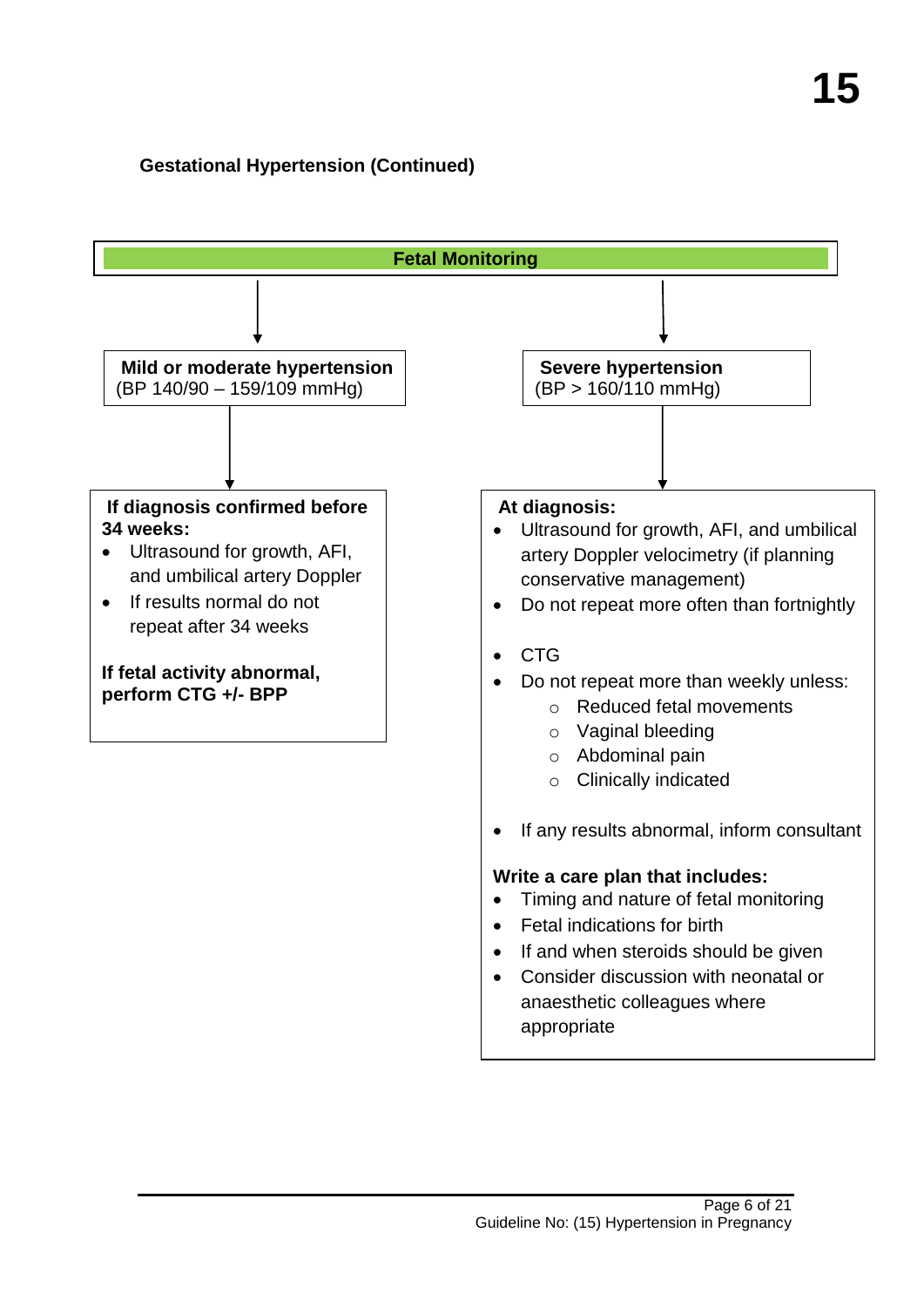# **Gestational Hypertension (continued)**

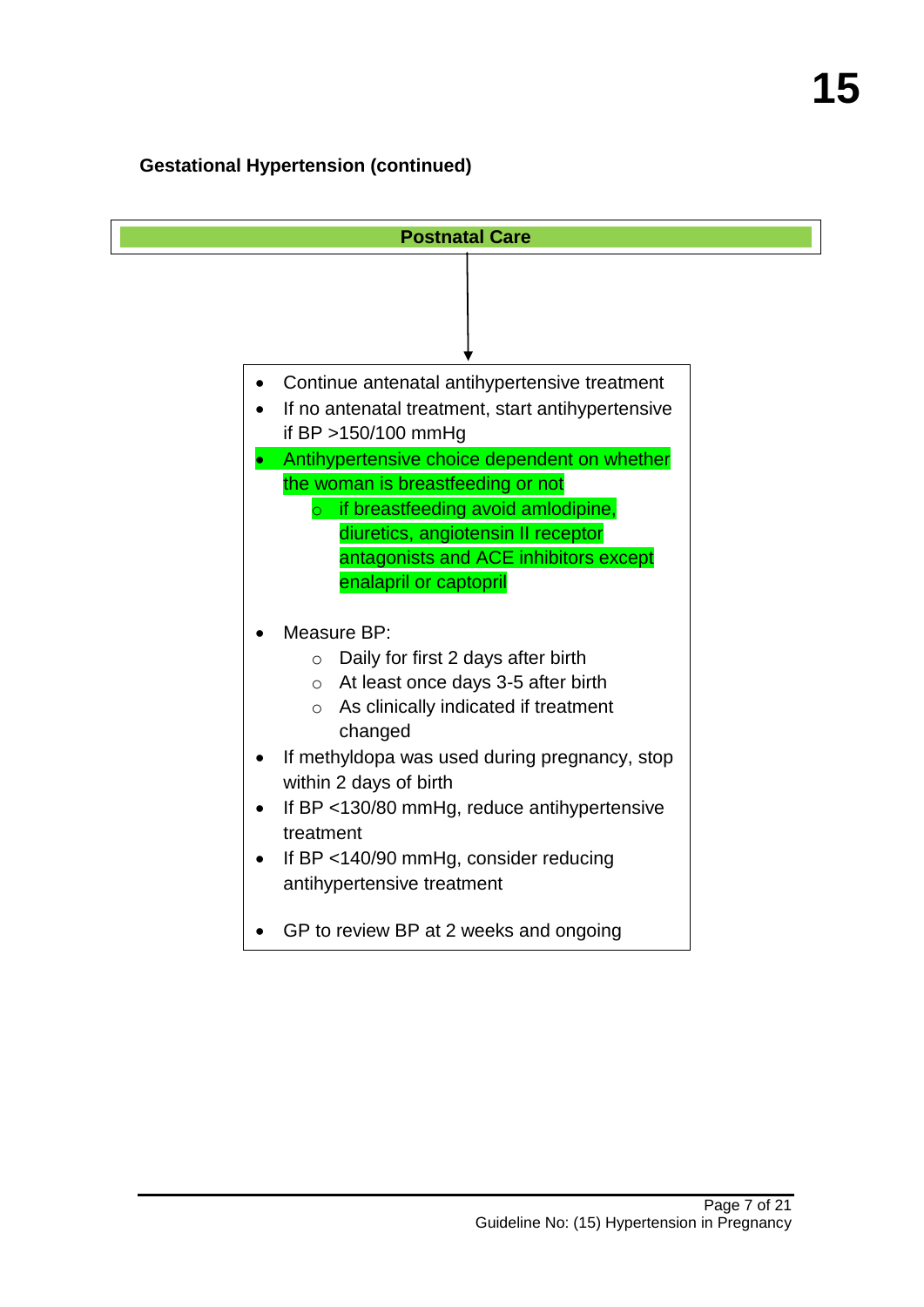# <span id="page-7-0"></span>**Quick Reference Guide - Pre-Eclampsia**



#### **Timing of Birth:** *Before 34 weeks*

- Manage conservatively
- Consultant to document maternal (biochemical, haematological, and clinical) and fetal indications for elective birth before 34 weeks
- Offer birth if severe refractory hypertension, or maternal or fetal indication develops as defined in plan (and after discussion with neonatal and anaesthetic teams, and course of steroids completed)

# **34+0 – 36+6 weeks**

- Recommend birth after 34 weeks if pre-eclampsia with severe hypertension, BP controlled and, if required, course of steroids completed
- Offer birth at 34+0 36+6 weeks pre-eclampsia with mild to moderate hypertension, depending on maternal and fetal condition and risk factors

# **After 37 weeks**

• Recommend birth within 24-48 hours if pre-eclampsia with mild or moderate hypertension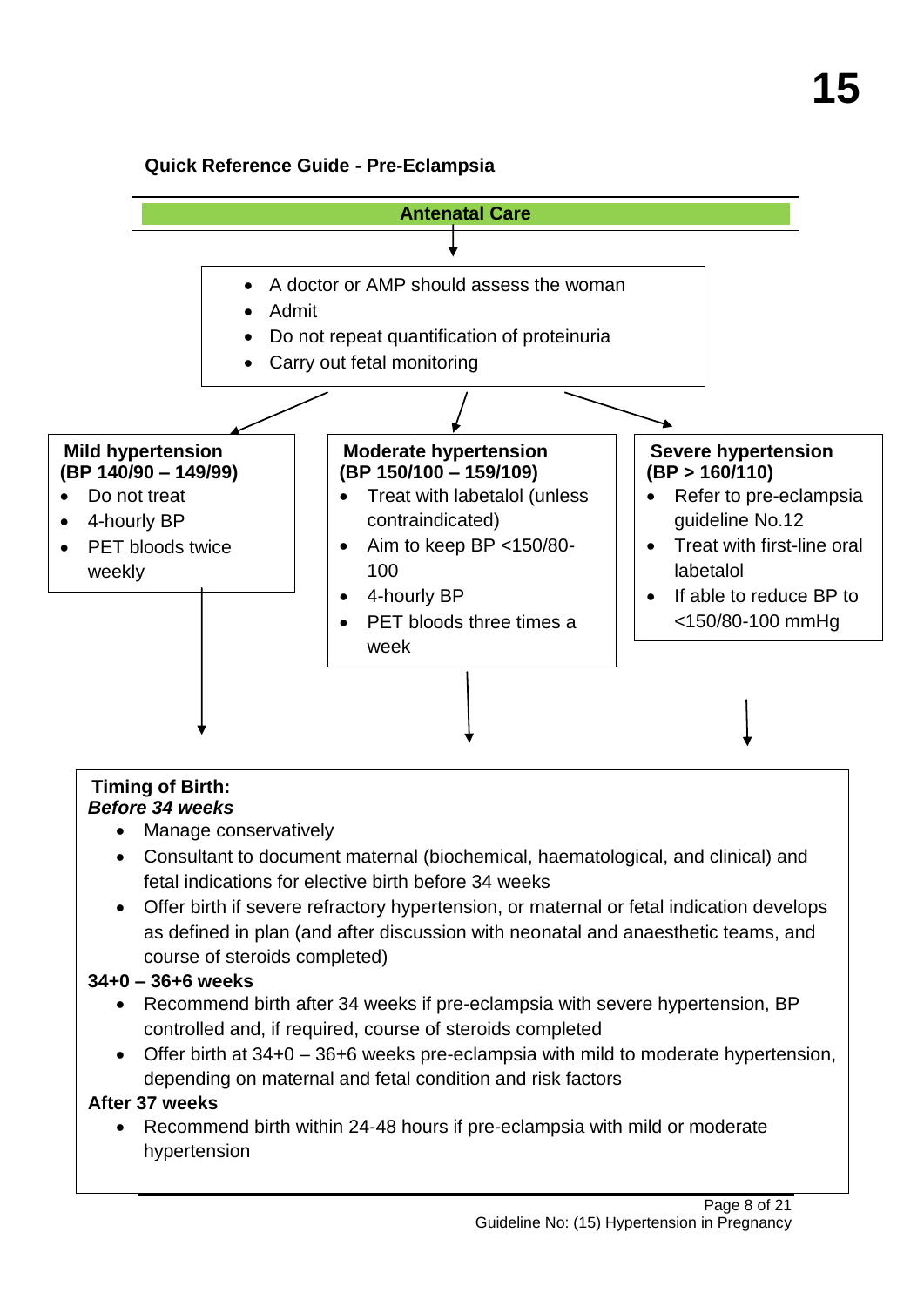#### **Pre-Eclampsia (Continued)**

#### **Fetal Monitoring**

**Ultrasound for fetal growth, AFI, umbilical artery Doppler** 

- o Carry out at diagnosis if conservative management planned
- o Do not repeat more than every 2 weeks
- **CTG**
	- $\circ$  Carry out at diagnosis
	- o Repeat if reduced movements/PV bleed/abdo pain/deterioration in maternal condition

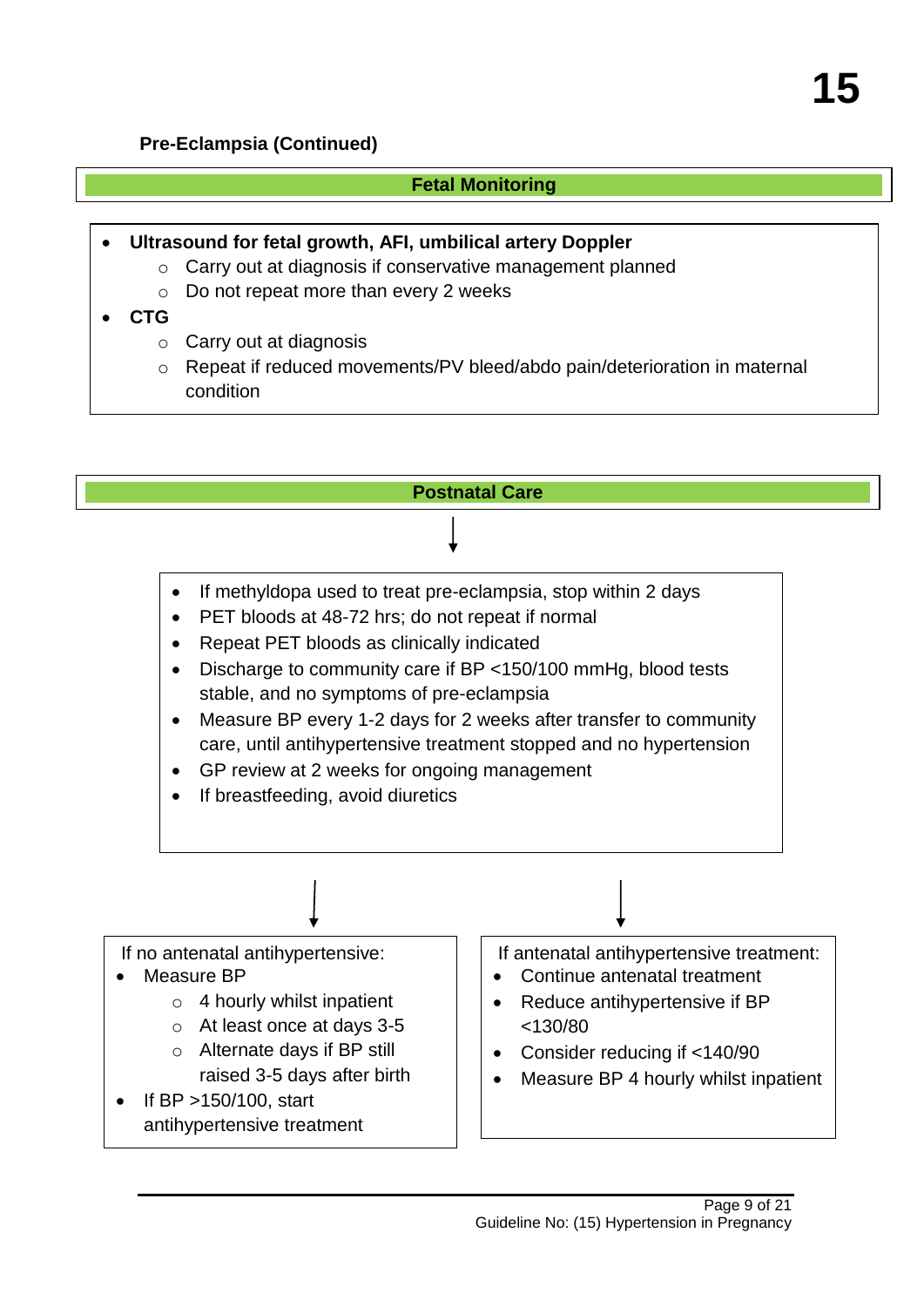# <span id="page-9-0"></span>**1.0 INTRODUCTION**

Hypertension in pregnancy remains one of the leading causes of maternal morbidity and mortality.

Hypertensive disorders also carry a risk for the baby including risk of stillbirth, small for gestational age and preterm delivery.

# <span id="page-9-1"></span>**2.0 GUIDELINE REGIME**

# <span id="page-9-2"></span>**2.1 Reducing the Risk of Hypertensive Disorders in Pregnancy**

#### <span id="page-9-3"></span>**2.1.1 Symptoms of pre-eclampsia**

Pregnant women should be made aware of the need to seek immediate advice from a healthcare professional if they experience symptoms of pre-eclampsia. Symptoms include:

- Severe headache
- Problems with vision, such as blurring or flashing of vision
- Severe pain just below the ribs
- Vomiting
- Sudden swelling of the face, hands or feet.

# <span id="page-9-4"></span>**2.1.2 Antiplatelet agents**

Advise women at high risk of pre-eclampsia to take 75 mg of aspirin daily from12 weeks until the birth of the baby. Women at high risk are those with any of the following:

- Hypertensive disease during a previous pregnancy
- Chronic kidney disease
- Autoimmune disease such as systemic lupus erythematosis or antiphospholipid syndrome
- Type 1 or type 2 diabetes
- Chronic hypertension.

Advise women with more than one moderate risk factor for pre-eclampsia to take 75 mg of aspirin daily from 12 weeks until the birth of the baby. Factors indicating moderate risk are:

- First pregnancy
- Age 40 years or older
- Pregnancy interval of more than 10 years
- Body mass index (BMI) of 35 kg/m<sub>2</sub> or more at first visit
- Family history of pre-eclampsia
- Multiple pregnancy.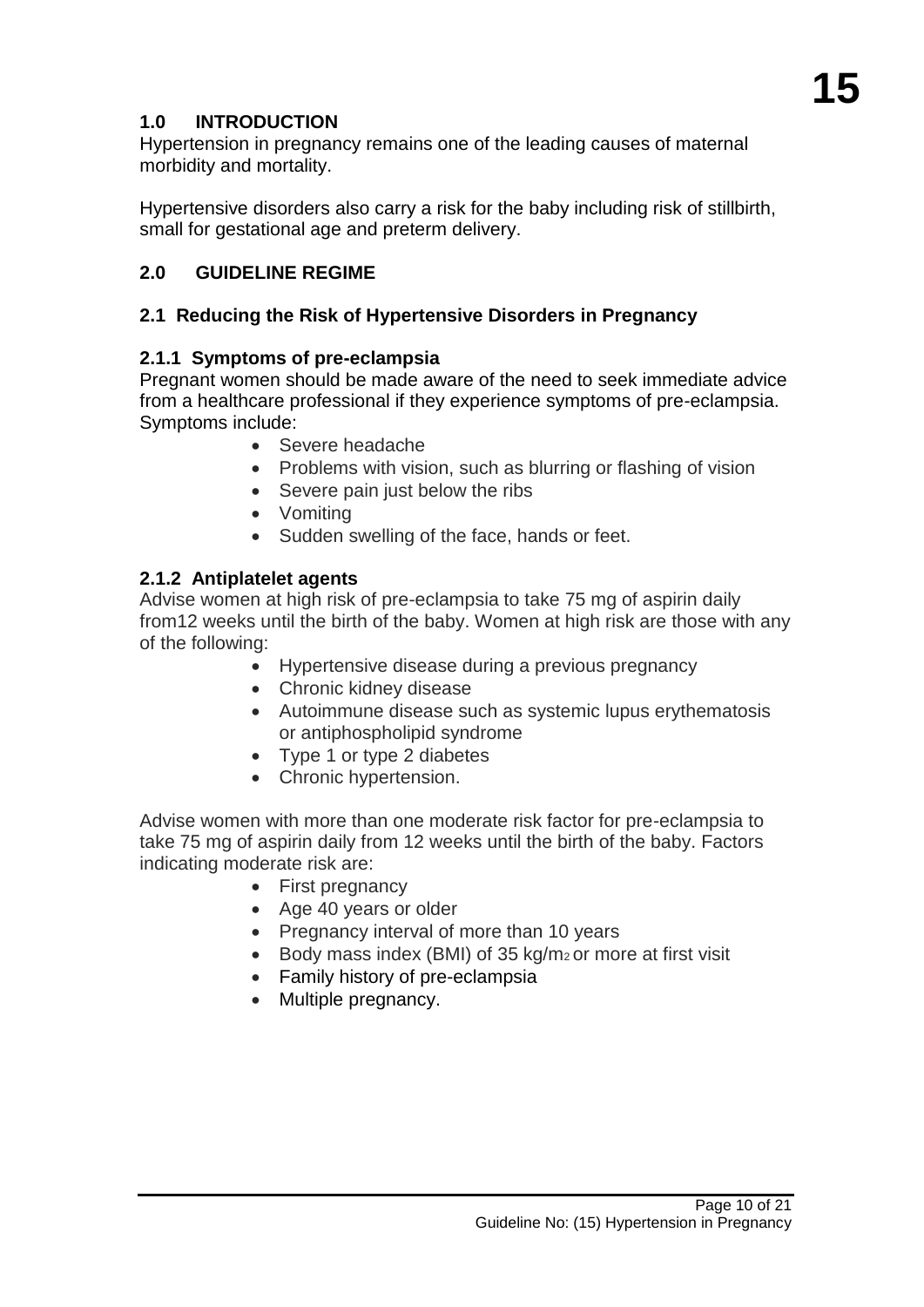# **2.2 Management of Pregnancy with Chronic Hypertension**

# <span id="page-10-0"></span>**2.2.1 Pre-Pregnancy Advice**

Tell women who take angiotensin-converting enzyme (ACE) inhibitors or angiotensin II receptor blockers (ARBs):

 That there is an increased risk of congenital abnormalities if these drugs are taken during pregnancy

Tell women who take chlorothiazide diuretics:

• That there may be an increased risk of congenital abnormality and neonatal complications if these drugs are taken during pregnancy

In both cases women need to discuss other antihypertensive treatment with the healthcare professional responsible for managing their hypertension, if they are planning pregnancy.

Stop antihypertensive treatment in women taking ACE inhibitors or ARBs if they become pregnant and offer alternatives.

Tell women who take antihypertensive treatments other than ACE inhibitors, ARBs or chlorothiazide diuretics that the limited evidence available has not shown an increased risk of congenital malformation with such treatments

#### <span id="page-10-1"></span>**2.2.2 Aims of Treatment of Hypertension**

- In pregnant women with uncomplicated chronic hypertension aim to keep blood pressure lower than 150/100 mmHg.
- Do not offer pregnant women with uncomplicated chronic hypertension treatment to lower diastolic blood pressure below 80 mmHg.
- Offer pregnant women with target-organ damage secondary to chronic hypertension (for example, kidney disease) treatment with the aim of keeping blood pressure lower than 140/90 mmHg.
- Offer pregnant women with secondary chronic hypertension referral to a specialist in hypertensive disorders.
- Offer women with chronic hypertension antihypertensive treatment dependent on pre-existing treatment, side-effect profiles and teratogenicity.

#### <span id="page-10-2"></span>**2.2.3 Timing of birth**

- Do not offer birth to women with chronic hypertension whose blood pressure is lower than 160/110 mmHg, with or without antihypertensive treatment, before 37 weeks.
- For women with chronic hypertension whose blood pressure is lower than 160/110 mmHg after 37 weeks, with or without antihypertensive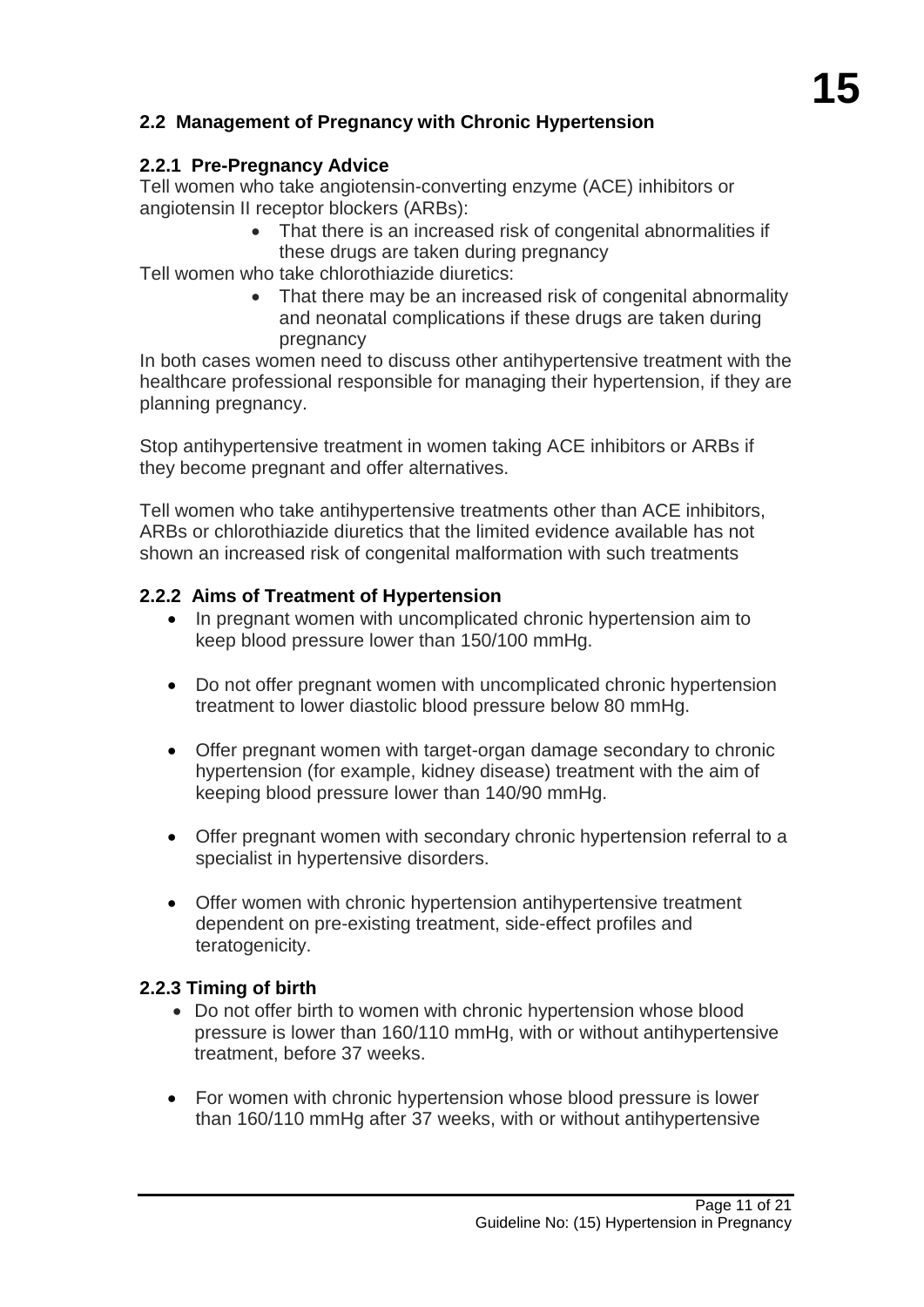treatment, timing of birth and maternal and fetal indications for birth should be agreed between the woman and the senior obstetrician.

 Offer birth to women with refractory severe chronic hypertension, after a course of corticosteroids (if required) has been completed.

# <span id="page-11-0"></span>**2.2.4 Postnatal monitoring, investigation and treatment**

In women with chronic hypertension who have given birth, measure BP:

- Daily for the first 2 days after birth
- At least once between day 3 and day 5 after birth
- As clinically indicated if antihypertensive treatment is changed after birth.

In women with chronic hypertension who have given birth, aim to keep blood pressure lower than 140/90 mmHg.

If a woman has taken methyldopa to treat chronic hypertension during pregnancy, stop within 2 days of birth and restart the antihypertensive treatment the woman was taking before she planned the pregnancy. If the woman is breastfeeding ensure the chosen antihypertensive treatment is clinically compatible – seek pharmacy advice.

All patients will be discharged with 2 weeks supply of antihypertensive treatment with plan for GP follow up at 2 weeks to plan ongoing management.

# <span id="page-11-1"></span>**2.3 Management of Pregnancy with Gestational Hypertension**

#### <span id="page-11-2"></span>**2.3.1 Treatment of hypertension**

In women with gestational hypertension, take account of the following risk factors that require additional assessment and follow-up:

- nulliparity
- age 40 years or older
- pregnancy interval of more than 10 years
- family history of pre-eclampsia
- multiple pregnancy
- BMI of 35 kg/m<sup>2</sup> or more
- gestational age at presentation
- previous history of pre-eclampsia or gestational hypertension
- pre-existing vascular disease
- pre-existing kidney disease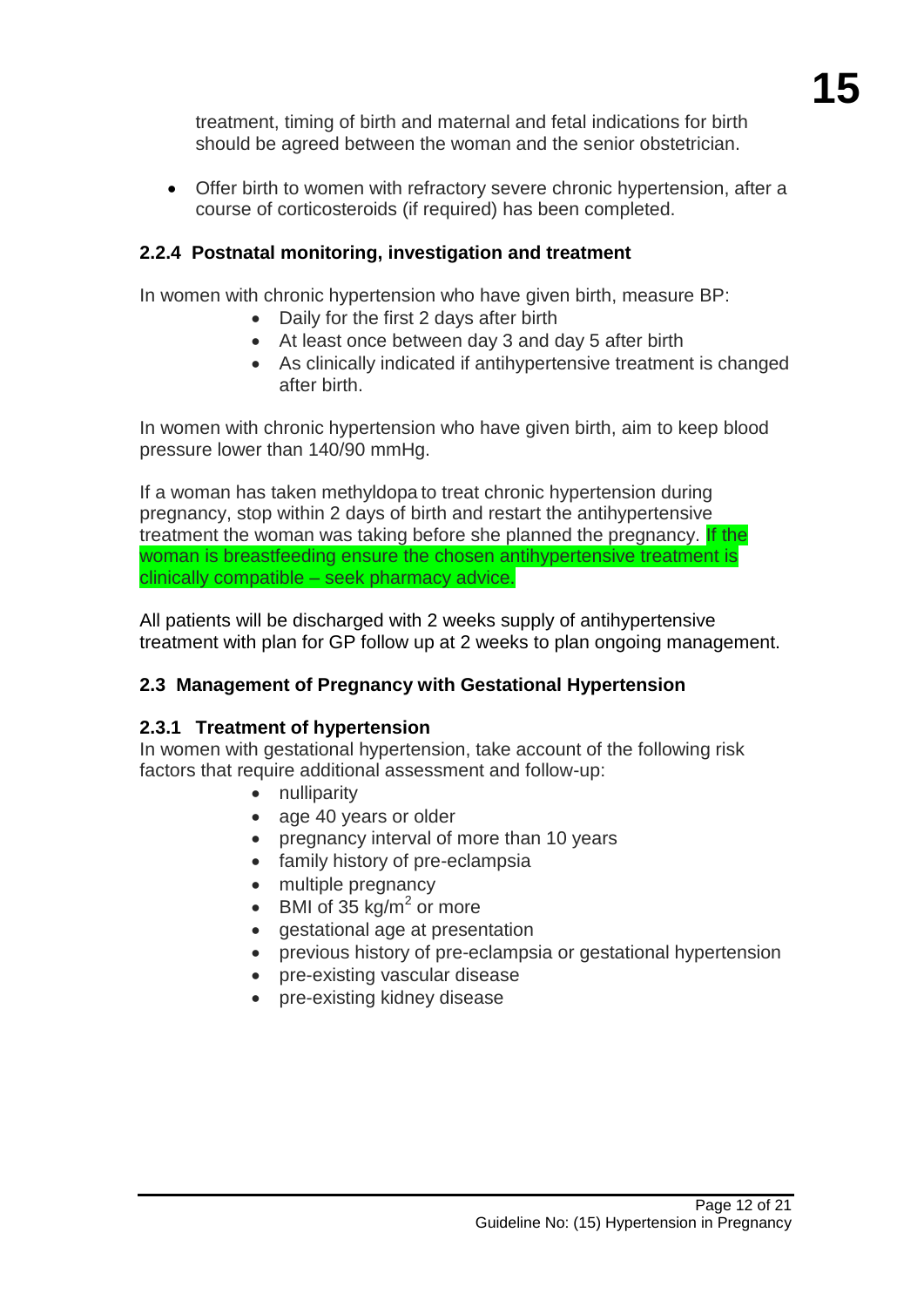Document a plan of care in the healthcare record: *Table 1:*

| Degree of          | <b>Mild</b>                | <b>Moderate</b>             | <b>Severe</b>           |
|--------------------|----------------------------|-----------------------------|-------------------------|
| hypertension       | $(140/90 \text{ to } 149)$ | $(150/100 \text{ to } 159)$ | $(160/110$ mmHg or      |
|                    | 99 mmHg)                   | 109 mmHg)                   | higher)                 |
| <b>Admit to</b>    | <b>No</b>                  | <b>No</b>                   | Yes (until blood        |
| hospital           |                            |                             | pressure is 159/        |
|                    |                            |                             | 109 mmHg or lower)      |
| <b>Treat</b>       | <b>No</b>                  | With oral labetalol*        | With oral labetalol*    |
|                    |                            | as                          | as                      |
|                    |                            | first-line treatment to     | first-line treatment to |
|                    |                            | keep:                       | keep:                   |
|                    |                            | diastolic                   | diastolic               |
|                    |                            | blood                       | blood                   |
|                    |                            | pressure                    | pressure                |
|                    |                            | between 80-                 | between 80-             |
|                    |                            | 100 mmHg                    | 100 mmHg                |
|                    |                            |                             |                         |
|                    |                            | systolic blood              | systolic blood          |
|                    |                            | pressure less               | pressure less           |
|                    |                            | than 150                    | than 150                |
|                    |                            | mmHg                        | mmHg                    |
| <b>Measure</b>     | Not more than              | At least twice a            | At least four times a   |
| blood              | once a                     | week                        | day                     |
| pressure           | week                       |                             |                         |
|                    |                            |                             |                         |
| <b>Test for</b>    | At each visit              | At each visit check         | Daily using             |
| proteinuria        | check urinalysis           | urinalysis or               | urinalysis or urine     |
|                    | or measure urine           | measure urine               | protein:creatinine      |
|                    | protein:creatinine         | protein:creatinine          | ratio                   |
|                    | ratio                      | ratio                       |                         |
| <b>Blood tests</b> | Only those for             | Test FBC, U&E,              | Test at presentation    |
|                    | routine                    | LFT, Urates                 | and then monitor        |
|                    | antenatal care             |                             | weekly:                 |
|                    |                            | Do not carry out            |                         |
|                    |                            | further                     | FBC, U&E,               |
|                    |                            | blood tests if no           | LFT, Urates             |
|                    |                            | proteinuria at              |                         |
|                    |                            | subsequent visits           |                         |

\*First-line treatment: Labetalol 200mg po BD, dose may be titrated up to achieve target BP, to a max. of 2.4g daily in divided doses. If beta-blocker is contra-indicated (e.g. if woman is asthmatic) may use second-line alternatives:

- methyldopa 250micrograms po BD (max. 3mg daily in divided doses) or,
- nifedipine MR (e.g Adalat LA po 20mg OD); max. 90mg daily.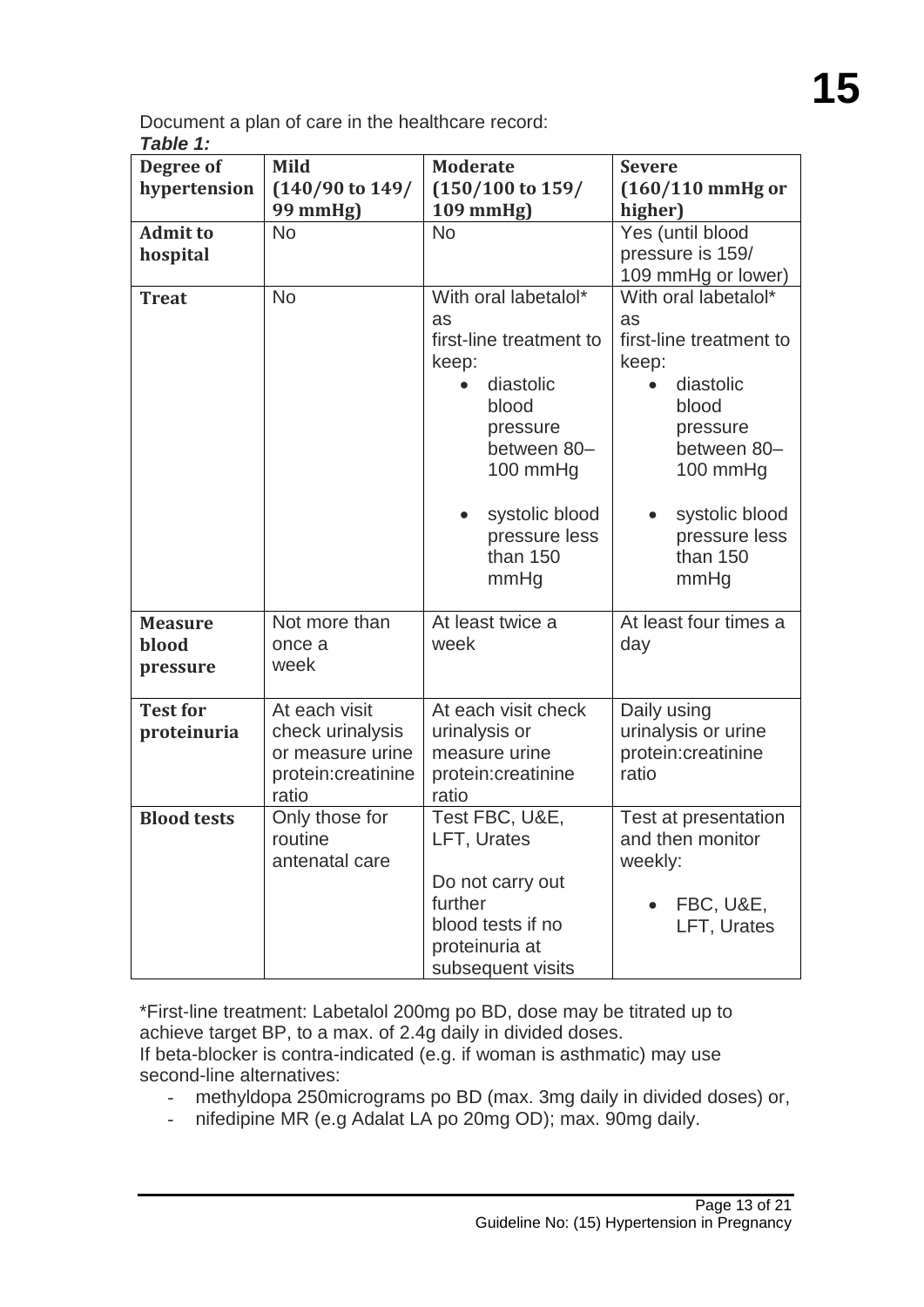- Only offer women with gestational hypertension antihypertensive treatment other than labetalol after considering side-effect profiles for the woman, fetus and newborn baby. Alternatives include methyldopa and nifedipine.
- In women receiving outpatient care for severe gestational hypertension, after it has been effectively controlled in hospital, measure blood pressure and test urine for proteinuria twice weekly and carry out weekly blood tests.
- In women with mild hypertension presenting before 32 weeks, or at high risk of pre-eclampsia, measure blood pressure and test urine for proteinuria twice weekly.
- Do not offer bed rest in hospital as a treatment for gestational hypertension.

# <span id="page-13-0"></span>**2.3.2 Timing of birth**

- Do not offer birth before 37 weeks to women with gestational hypertension whose blood pressure is lower than 160/110 mmHg, with or without antihypertensive treatment.
- For women with gestational hypertension whose blood pressure is lower than 160/110 mmHg after 37 weeks, with or without antihypertensive treatment, timing of birth, and maternal and fetal indications for birth should be agreed between the woman and the senior obstetrician.
- Offer birth to women with refractory severe gestational hypertension after a course of corticosteroids (if required) has been completed.

# <span id="page-13-1"></span>**2.3.3 Postnatal investigation, monitoring and treatment**

In women with gestational hypertension who have given birth, measure blood pressure:

- Daily for the first 2 days after birth
- At least once between day 3 and day 5 after birth
- As clinically indicated if antihypertensive treatment is changed after birth.

In women with gestational hypertension who have given birth:

- Continue use of antenatal antihypertensive treatment
	- Consider reducing antihypertensive treatment if their blood pressure falls below 140/90 mmHg
	- Reduce antihypertensive treatment if their blood pressure falls below 130/80 mmHg.

If a woman has taken methyldopa to treat gestational hypertension, stop within 2 days of birth.

For women with gestational hypertension who did not take antihypertensive treatment and have given birth, start antihypertensive treatment if their blood pressure is higher than 149/99 mmHg.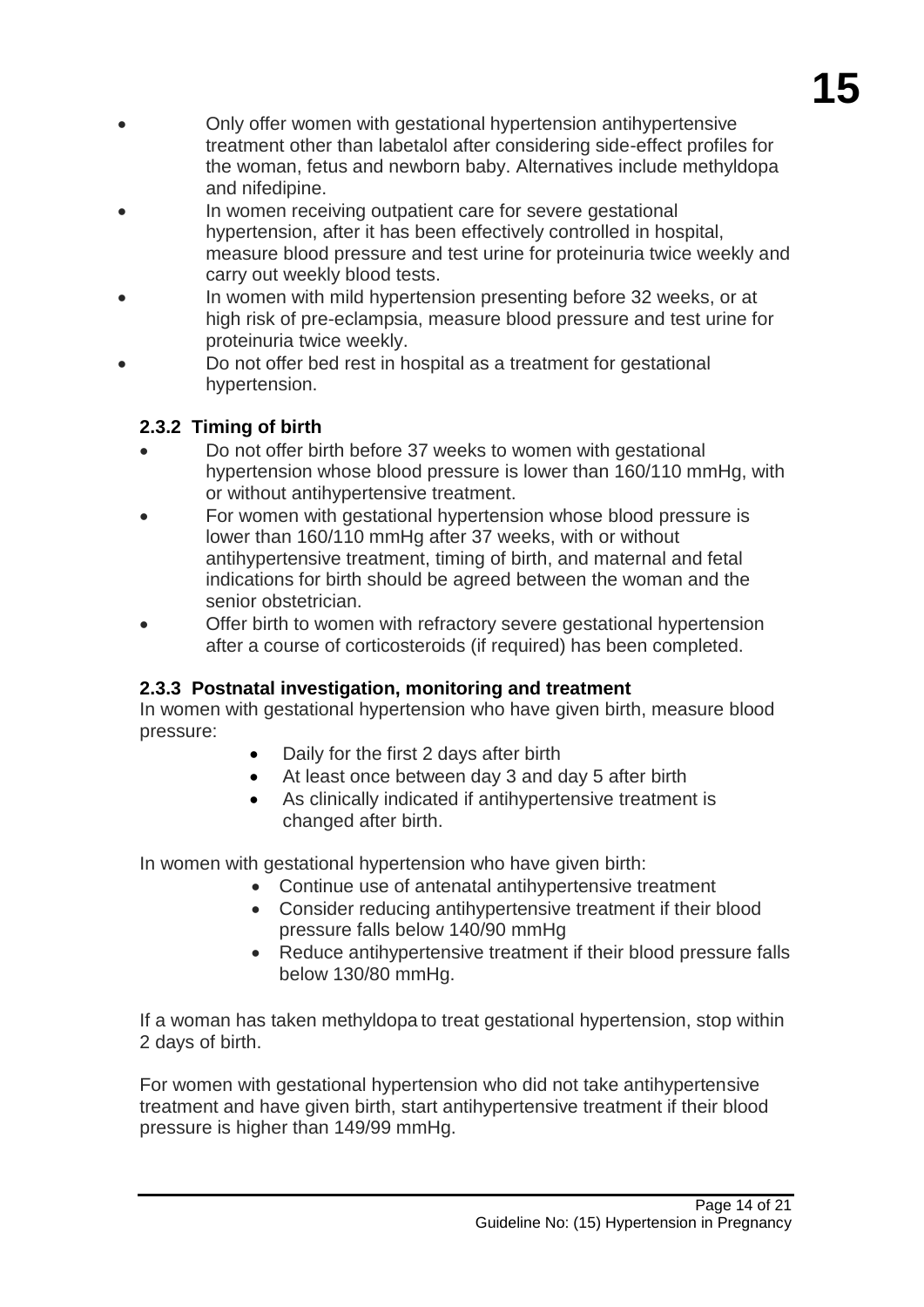#### **2.4 Management of pregnancy with pre-eclampsia**

READ IN CONJUNCTION WITH GUIDELINE 12 – PREECLAMPSIA & **ECLAMPSIA** 

#### <span id="page-14-0"></span>**2.4.1 Assessment of Proteinuria in Hypertensive Disorders of Pregnancy**

Request a urine protein:creatinine ratio for quantifying proteinuria

Diagnose significant proteinuria if the urinary protein:creatinine ratio is greater than 30 mg/mmol

#### <span id="page-14-1"></span>**2.4.2 Treatment of hypertension**

Document a plan of care in the healthcare record:

| Degree of             | Mild(140/90 to    | <b>Moderate</b>                  | <b>Severe</b>                    |  |
|-----------------------|-------------------|----------------------------------|----------------------------------|--|
| hypertension          | 140/99mmHg)       | $(150/100 \text{ to } 159)$      | $(160/110$ mmHg or               |  |
|                       |                   | 109 mmHg)                        | higher)                          |  |
| <b>Admit to</b>       | Yes               | Yes                              | Yes, and consider                |  |
| hospital              |                   |                                  | need for critical care           |  |
| <b>Treat</b>          | <b>No</b>         | With oral labetalol*             | With oral labetalol*             |  |
|                       |                   | as                               | as                               |  |
|                       |                   | first-line treatment to<br>keep: | first-line treatment to<br>keep: |  |
|                       |                   | diastolic blood                  | diastolic blood                  |  |
|                       |                   |                                  |                                  |  |
|                       |                   | pressure<br>between 80-          | pressure<br>between 80-          |  |
|                       |                   | 100 mmHg                         | 100 mm $Hg$                      |  |
|                       |                   |                                  |                                  |  |
|                       |                   | systolic blood                   | systolic blood                   |  |
|                       |                   | pressure less                    | pressure less                    |  |
|                       |                   | than 150                         | than $150$                       |  |
|                       |                   | mmHg                             | mmHg                             |  |
|                       |                   |                                  |                                  |  |
| <b>Measure</b>        | At least 4 times  | At least 4 times a               | More than 4 times a              |  |
| blood                 | a day             | day                              | day, depending on                |  |
| pressure              |                   |                                  | clinical                         |  |
|                       |                   |                                  | circumstances                    |  |
| <b>Test for</b>       | Do not repeat     | Do not repeat                    | Do not repeat                    |  |
| proteinuria           | quantification of | quantification of                | quantification of                |  |
|                       | proteinuria       | proteinuria                      | proteinuria                      |  |
| <b>Blood tests</b>    | Monitor twice a   | Monitor three times              | Monitor three times              |  |
| <b>(FBC, U&amp;E,</b> | week              | a week                           | a week                           |  |
| LFT, Urate)           |                   |                                  |                                  |  |

**Table 2 – Management of Pregnancy with Pre-Eclampsia**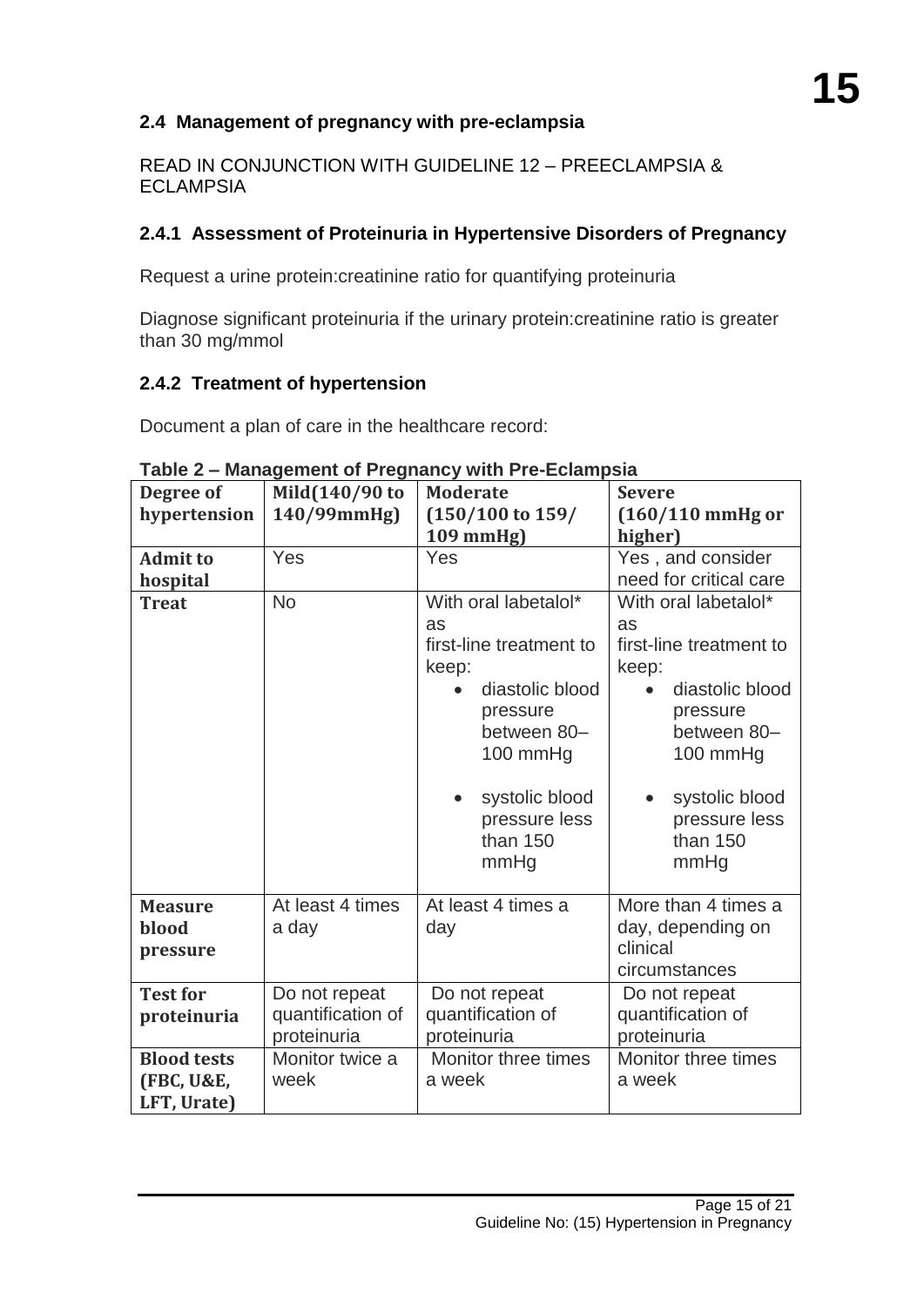\*First-line treatment: Labetalol 200<sub>mg</sub> po BD, dose may be titrated up to achieve target BP, to a max. of 2.4g daily in divided doses. If beta-blocker is contra-indicated (e.g. if woman is asthmatic) may use

second-line alternatives:

- methyldopa 250 micrograms po BD (max. 3mg daily in divided doses) or,
- nifedipine MR (e.g Adalat LA po 20mg OD); max. 90mg daily.

# <span id="page-15-0"></span>**2.4.3 Timing of birth**

Manage pregnancy in women with pre-eclampsia conservatively (that is, do not plan same-day delivery of the baby) until 34 weeks.

Consultant obstetric staff should document in the woman's notes the maternal (biochemical, haematological and clinical) and fetal thresholds for elective birth before 34 weeks in women with pre-eclampsia.

Consultant obstetric staff should write a plan for antenatal fetal monitoring during birth.

Offer birth to women with pre-eclampsia before 34 weeks, after discussion with neonatal and anaesthetic teams and a course of corticosteroids has been given if:

- Severe hypertension develops refractory to treatment
- Maternal or fetal indications develop as specified in the consultant plan

Recommend birth for women who have pre-eclampsia with severe hypertension after 34 weeks when their blood pressure has been controlled and a course of corticosteroids has been completed (if appropriate).

Offer birth to women who have pre-eclampsia with mild or moderate hypertension at 34+0 to 36+6 weeks depending on maternal and fetal condition, risk factors and availability of neonatal intensive care.

Recommend birth within 24–48 hours for women who have pre-eclampsia with mild or moderate hypertension after 37+0 weeks.

#### <span id="page-15-2"></span><span id="page-15-1"></span>**2.4.4 Postnatal investigation, monitoring and treatment (including after discharge from critical care)**

#### <span id="page-15-3"></span>**2.4.4.1 Blood pressure**

In women with pre-eclampsia who did not take antihypertensive treatment and have given birth, measure blood pressure:

- At least four times a day while the woman is an inpatient
- At least once between day 3 and day 5 after birth
- On alternate days until normal if blood pressure was abnormal on days 3–5.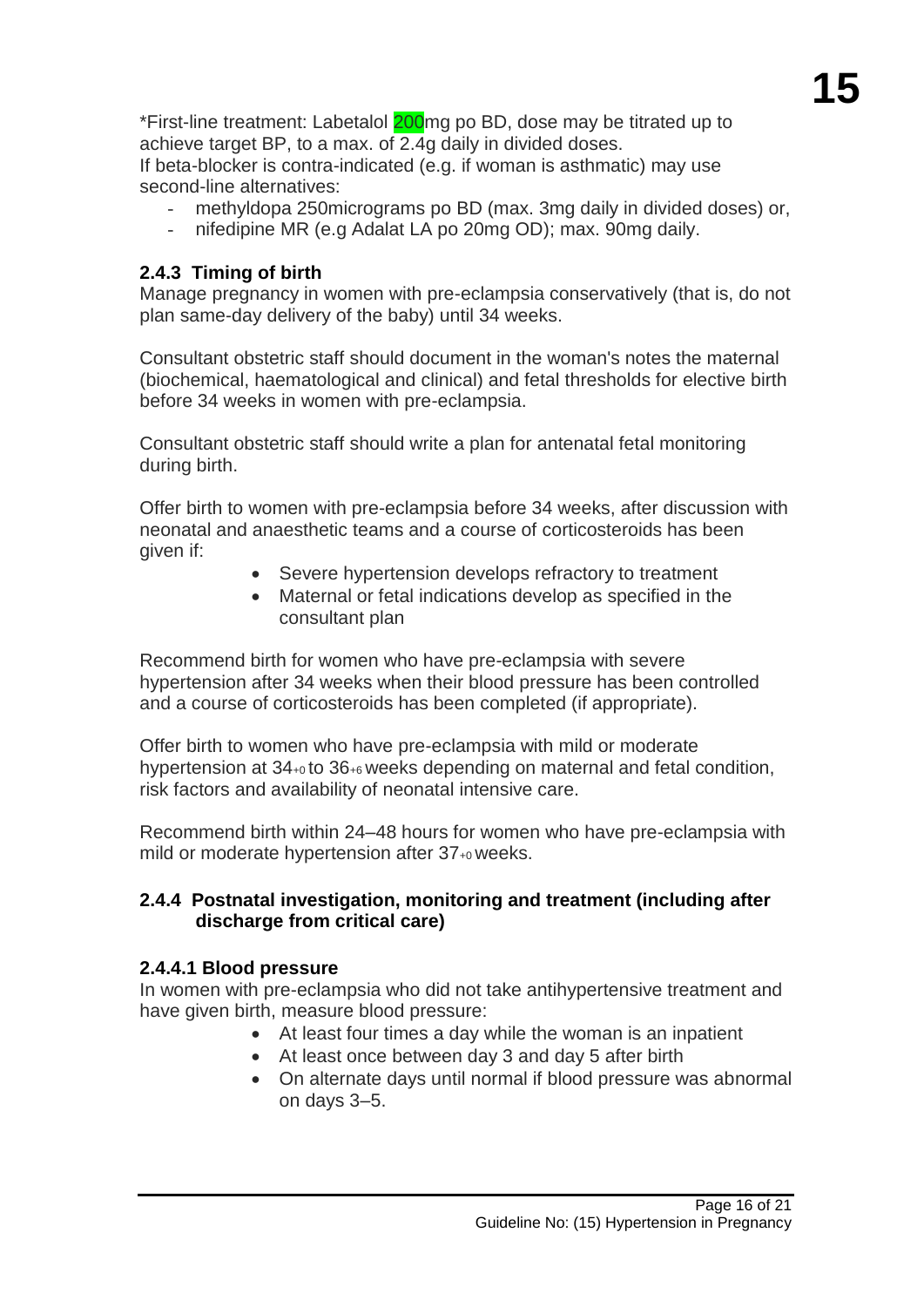In women with pre-eclampsia who did not take antihypertensive treatment and have given birth, start antihypertensive treatment if blood pressure is 150/100 mmHg or higher.

Ask women with pre-eclampsia who have given birth about severe headache and epigastric pain each time blood pressure is measured.

In women with pre-eclampsia who took antihypertensive treatment and have given birth, measure blood pressure:

- At least four times a day while the woman is an inpatient
- Every 1–2 days for up to 2 weeks after transfer to community care until the woman is off treatment and has no hypertension.

For women with pre-eclampsia who have taken antihypertensive treatment and have given birth:

- Continue antenatal antihypertensive treatment
- Consider reducing antihypertensive treatment if their blood pressure falls below 140/90 mmHg
- Reduce antihypertensive treatment if their blood pressure falls below 130/80 mmHg.

If a woman has taken methyldopa to treat pre-eclampsia, stop within 2 days of birth.

Offer women with pre-eclampsia who have given birth transfer to community care if all of the following criteria have been met:

- There are no symptoms of pre-eclampsia
- Blood pressure, with or without treatment, is 149/99 mmHg or lower
- Blood test results are stable or improving.

Write a care plan for women with pre-eclampsia who have given birth and are being transferred to community care that includes all of the following:

- Who will provide follow-up care, including medical review if needed
- Frequency of blood pressure monitoring
- Thresholds for reducing or stopping treatment
- Indications for referral to primary care for blood pressure review
- Self-monitoring for symptoms.

Offer women who have pre-eclampsia and are still on antihypertensive treatment 2 weeks after transfer to community care a medical review.

Offer all women who have had pre-eclampsia a medical review at the postnatal review (6–8 weeks after the birth).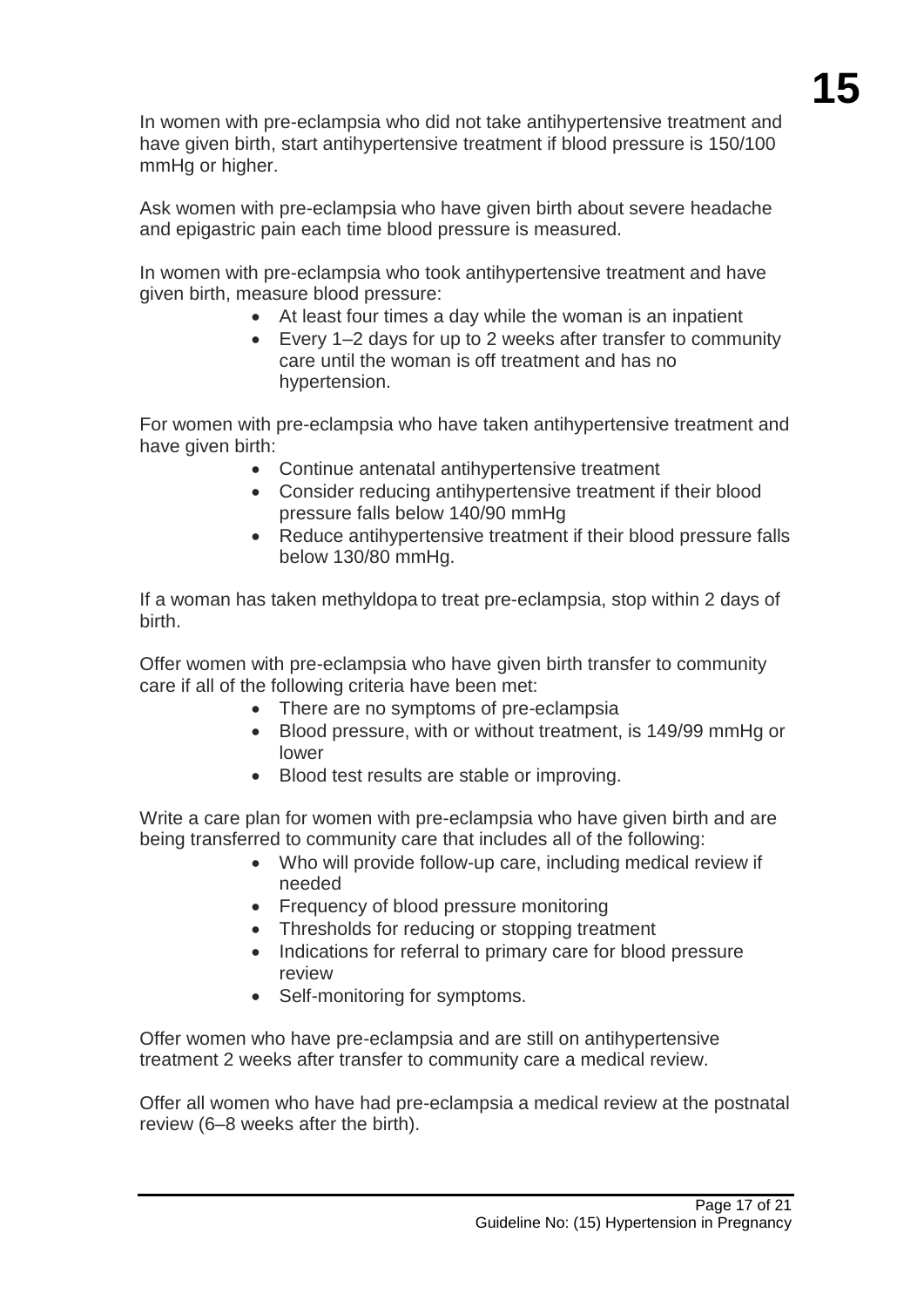Offer women who have had pre-eclampsia and who still need antihypertensive treatment at the postnatal review (6–8 weeks after the birth) a specialist assessment of their hypertension.

# <span id="page-17-0"></span>**2.4.4.2 Haematological and biochemical monitoring**

In women who have pre-eclampsia with mild or moderate hypertension, or after step-down from critical care:

- Measure platelet count, transaminases and serum creatinine 48–72 hours after birth or step-down
- Do not repeat platelet count, transaminases or serum creatinine measurements if results are normal at 48–72 hours.

If biochemical and haematological indices are improving but stay within the abnormal range in women with pre-eclampsia who have given birth, repeat platelet count, transaminases and serum creatinine measurements as clinically indicated and at the postnatal review (6–8 weeks after the birth).

If biochemical and haematological indices are not improving relative to pregnancy ranges in women with pre-eclampsia who have given birth, repeat platelet count, transaminases and serum creatinine measurements as clinically indicated.

In women with pre-eclampsia who have given birth, carry out a urinary reagentstrip test for proteinuria at the postnatal review (6–8 weeks after the birth).

In women with pre-eclampsia who have given birth and have stepped down from critical care level 2, do not measure fluid balance if creatinine is within the normal range.

Offer women who had pre-eclampsia and still have proteinuria (1+ or more) at the postnatal review (6–8 weeks after the birth) a further review at 3 months after the birth to assess kidney function and consider offering them a referral for specialist kidney assessment.

# <span id="page-17-1"></span>**2.5 Fetal Monitoring**

# <span id="page-17-2"></span>**2.5.1 Chronic hypertension**

In women with chronic hypertension, carry out ultrasound fetal growth and amniotic fluid volume assessment and umbilical artery doppler velocimetry between 28 and 30 weeks and between 32 and 34 weeks. If results are normal, do not repeat at more than 34 weeks, unless otherwise clinically indicated.

In women with chronic hypertension, only carry out cardiotocography if fetal activity is abnormal.

#### <span id="page-17-3"></span>**2.5.2 Mild or moderate gestational hypertension**

In women with mild or moderate gestational hypertension, carry out ultrasound fetal growth and amniotic fluid volume assessment and umbilical artery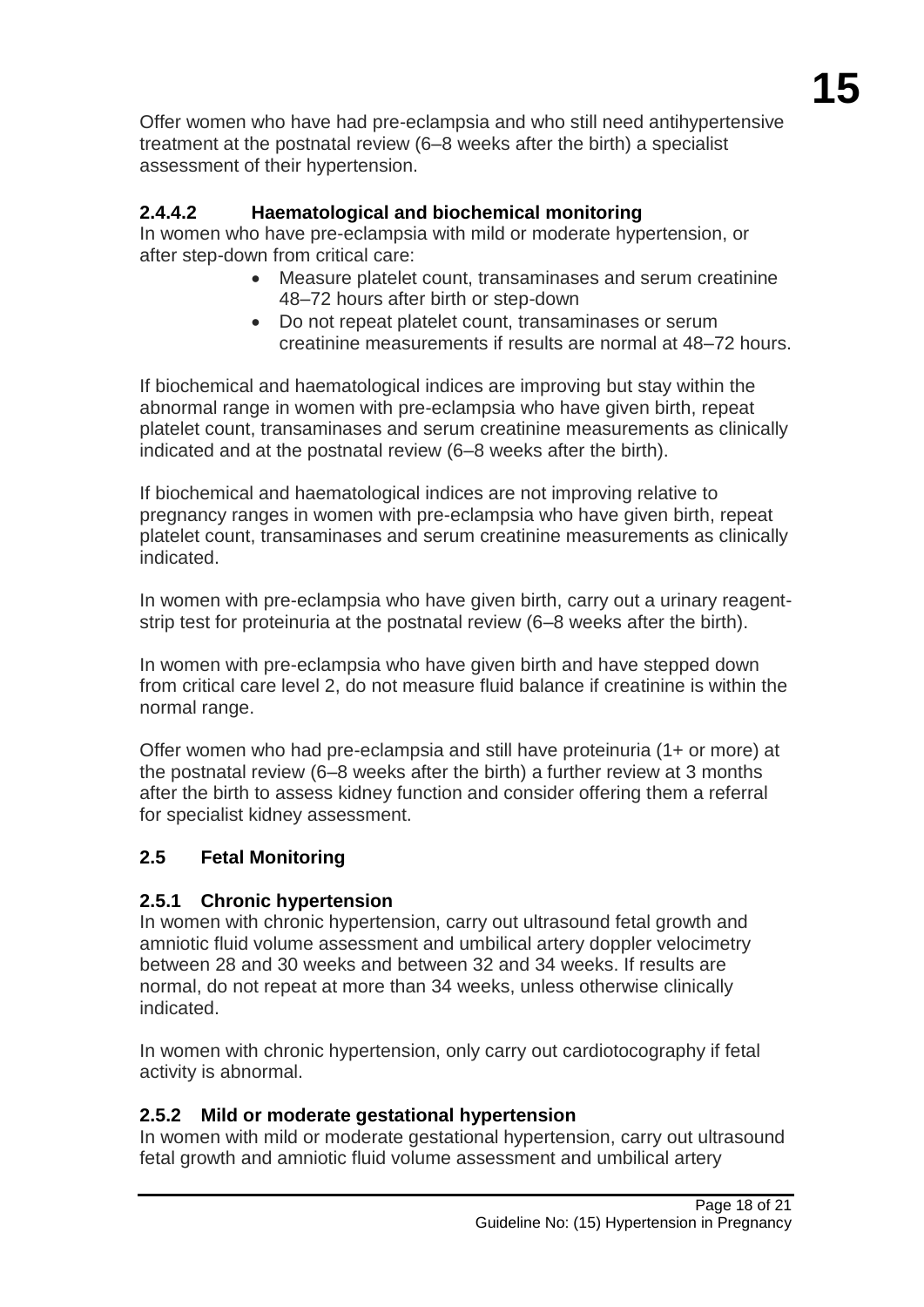Doppler velocimetry if diagnosis is confirmed at less than 34 weeks. If results are normal, do not repeat at more than 34 weeks, unless otherwise clinically indicated.

In women with mild or moderate gestational hypertension, do not carry out ultrasound fetal growth and amniotic fluid volume assessment and umbilical artery doppler velocimetry if diagnosis is confirmed after 34 weeks, unless otherwise clinically indicated.

In women with mild or moderate gestational hypertension, only carry out cardiotocography if fetal activity is abnormal.

# <span id="page-18-0"></span>**2.5.3 Severe gestational hypertension or pre-eclampsia**

Carry out cardiotocography at diagnosis of severe gestational hypertension or pre-eclampsia.

If conservative management of severe gestational hypertension or preeclampsia is planned, carry out all the following tests at diagnosis:

- Ultrasound fetal growth and amniotic fluid volume assessment
- Umbilical artery doppler velocimetry.

If the results of all fetal monitoring are normal in women with severe gestational hypertension or pre-eclampsia, do not routinely repeat cardiotocography more than weekly.

In women with severe gestational hypertension or pre-eclampsia, repeat cardiotocography if any of the following occur:

- The woman reports a change in fetal movement
- Vaginal bleeding
- Abdominal pain
- Deterioration in maternal condition

In women with severe gestational hypertension or pre-eclampsia, do not routinely repeat ultrasound fetal growth and amniotic fluid volume assessment or umbilical artery doppler velocimetry more than every 2 weeks.

If the results of any fetal monitoring in women with severe gestational hypertension or pre-eclampsia are abnormal, tell a consultant obstetrician.

For women with severe gestational hypertension or pre-eclampsia, write a care plan that includes all of the following:

- The timing and nature of future fetal monitoring
- Fetal indications for birth and if and when corticosteroids should be given
- When discussion with neonatal paediatricians and obstetric anaesthetists should take place and what decisions should be made.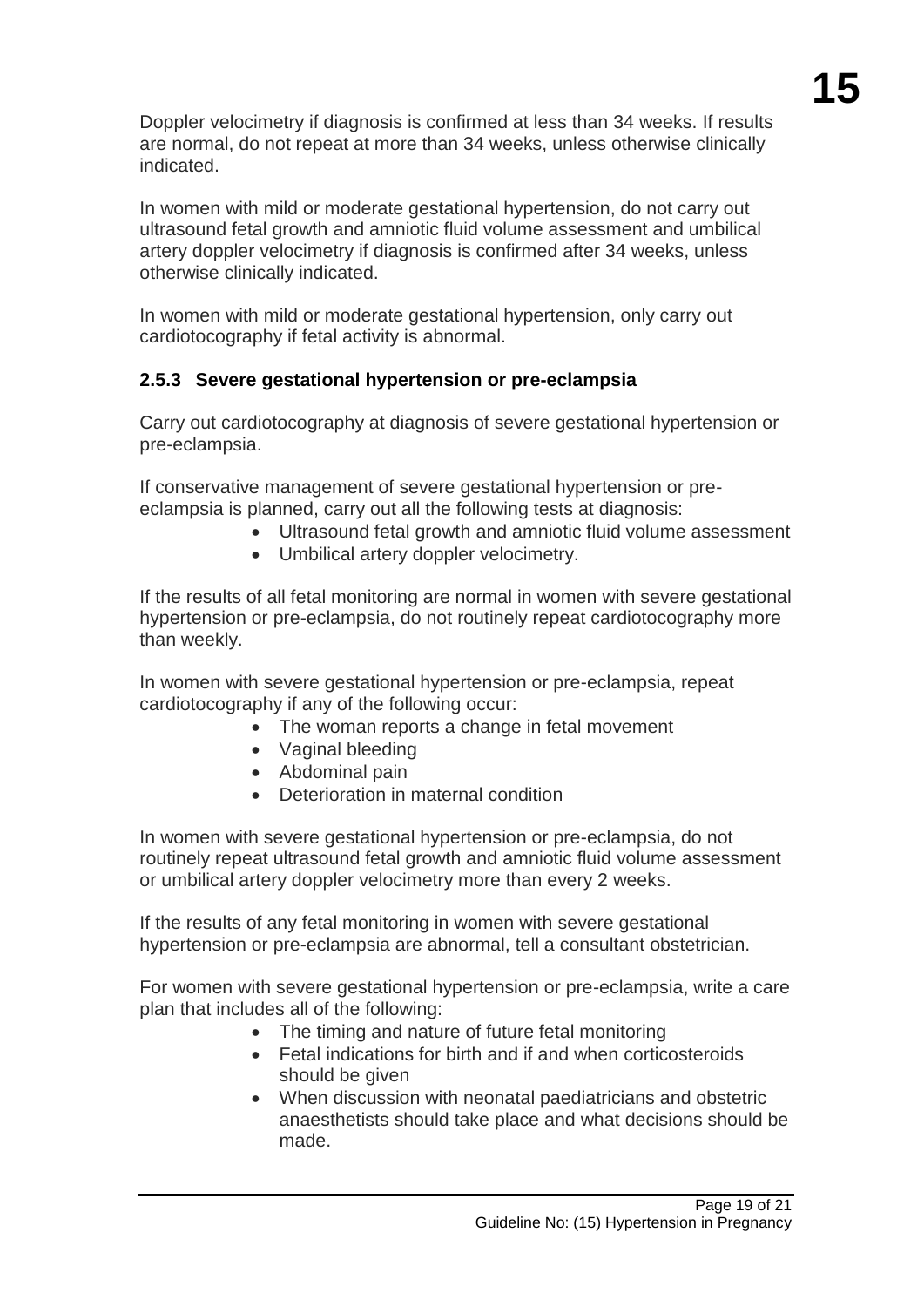# <span id="page-19-0"></span>**2.5.4 Women at high risk of pre-eclampsia**

Carry out ultrasound fetal growth and amniotic fluid volume assessment and umbilical artery doppler velocimetry starting at between 28 and 30 weeks (or at least 2 weeks before previous gestational age of onset if earlier than 28 weeks) and repeating 4 weeks later in women with previous:

- Severe pre-eclampsia
- Pre-eclampsia that needed birth before 34 weeks
- Pre-eclampsia with a baby whose birth weight was less than the 10th centile
- Intrauterine death
- Placental abruption.

In women who are at high risk of pre-eclampsia, only carry out cardiotocography if fetal activity is abnormal.

#### <span id="page-19-1"></span>**3.0 REFERENCES**

NICE clinical guideline 107 (August 2010). Hypertension in Pregnancy – The management of hypertensive disorders during pregnancy.

NHS Litigation Authority. Clinical Negligence Scheme for Trusts – Maternity. Clinical Risk Management Standards, version 1, 2013/2014.

# <span id="page-19-2"></span>**4.0 RELATED DOCUMENTS**

Guideline No 12 – Pre-Eclampsia and Eclampsia